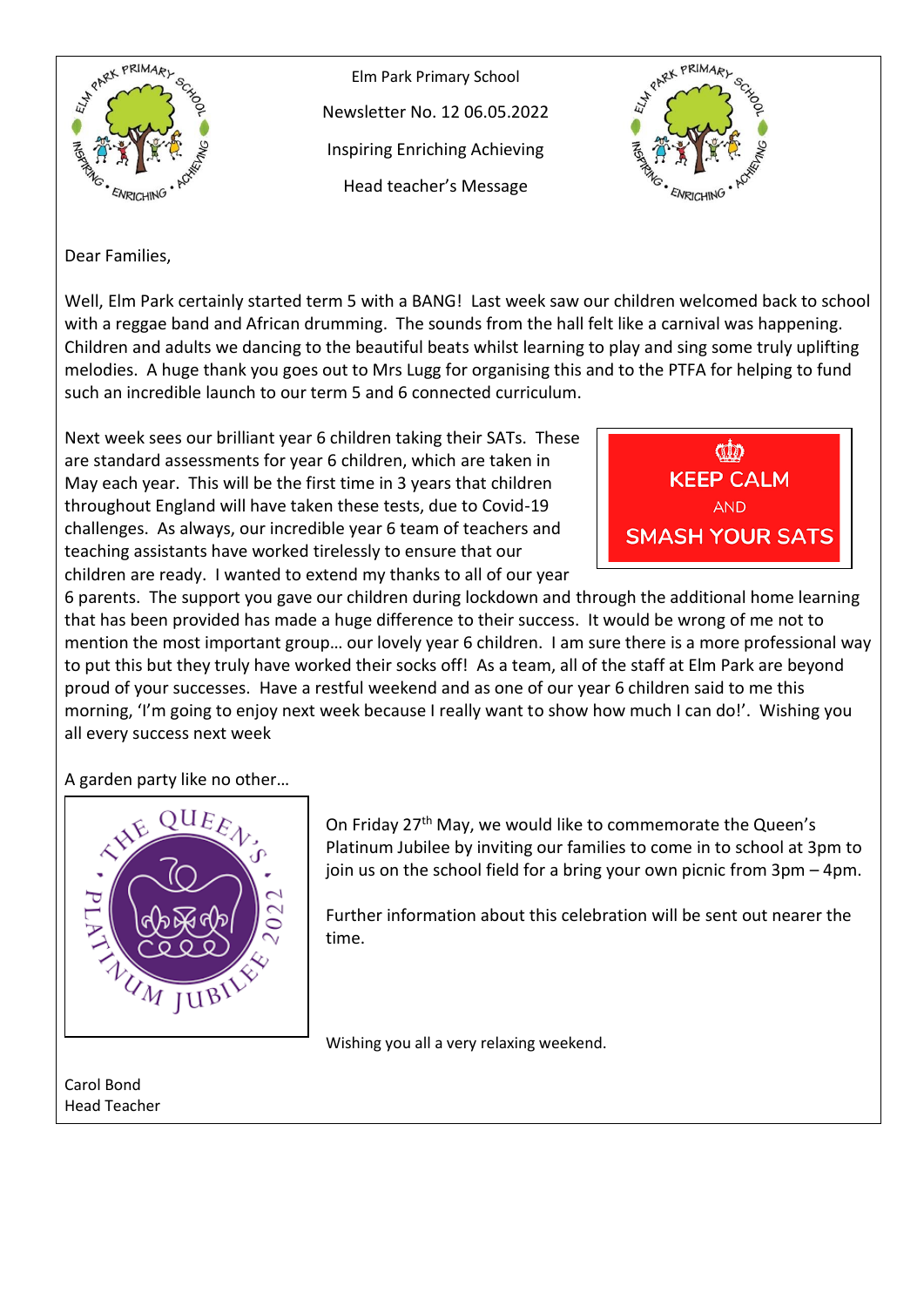

Come and join us…

On Sunday 8th May, a wonderful group of children have volunteered to join our local primary and secondary schools to celebrate all that is good about our schools. The children have put together a presentation about what makes Elm Park so special. They will be joined by children from :

- St Michael's C of E Primary,
- Hambrook Primary
- Winterbourne Academy.

Father Malcolm, myself and all the other head teachers would like to invite you to join us at St Michael's Primary School at 3pm to celebrate our local schools. There will be light refreshments at the end of the service to celebrate.



## **Bang Days**

Last week, on Tuesday and Friday, the hall was filled with the sound of music. This was to kick off our new Connected Curriculum topic.

On Tuesday, members of the Bristol Reggae Orchestra came to work with the children in Years 5 and 6. It was an amazing experience, and one that I'm sure the children will remember for a long time to come. Erin in Cedar Class wrote – On Tuesday, we became part of a reggae band. We all helped with the instruments and singing. Everyone loved it because it was a lot of fun and very inspiring. They also taught us the origin of reggae music. We hope to see them again.